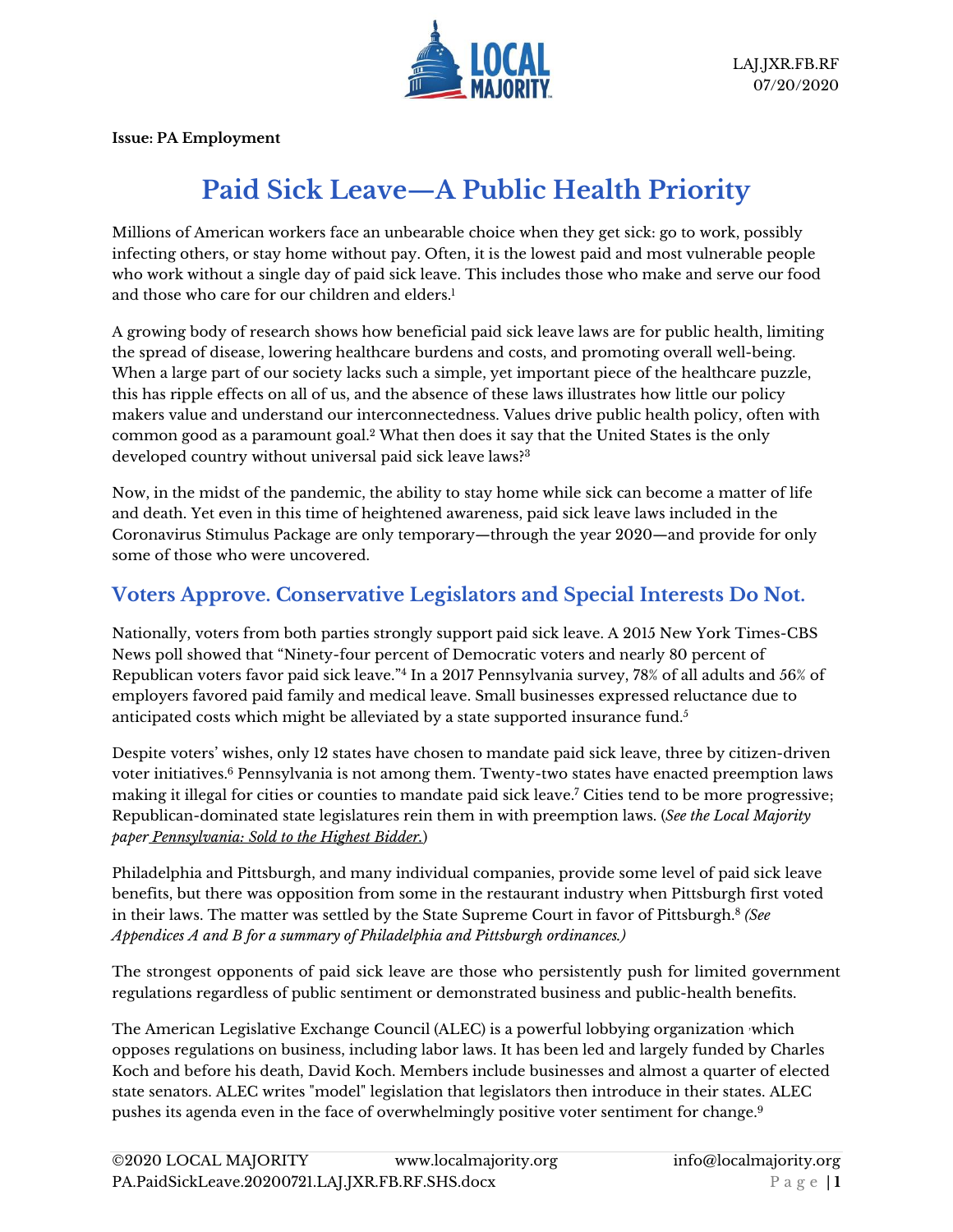

At least twenty-five house representatives and eleven state senators in Pennsylvania are members of ALEC. Many do not acknowledge their affiliation with the group.<sup>10, 11</sup>

Additionally, there are industry-specific groups that oppose worker benefits, including the National Restaurants Association, the National Retail Federation, and the Retail Industry Leaders Association. Many of the largest companies in these industries also make significant lobbying contributions.<sup>12, 13</sup>

# **Proven Benefits of Paid Sick Leave**

A growing body of research shows the economic and public health benefits of offering paid sick leave, which include:

- Easing pressure on emergency rooms. Those without paid sick leave visit emergency rooms for their own care at twice the rate as others and 2.5 times as often for their children.<sup>14</sup> This drives up employers' insurance costs. Conversely, paid sick leave decreases these costs. These preventable visits to emergency rooms by those lacking sick leave benefits are estimated to cost the U.S. \$1.1 billion annually.<sup>15</sup>
- Improving preventive care. Those with paid sick leave are more likely to use preventive care for themselves and their children, including flu shots, vaccines, cholesterol checks, and cancer screenings. The result: fewer prolonged illnesses and fewer days off.<sup>16</sup>
- Improved morale. Paid sick leave benefits lead to more productive workers and are proven to reduce turnover.<sup>17</sup> Lower turnover drives down the costs associated with hiring and training.<sup>18</sup>
- Aggregate economic benefits have been noted in cities after paid sick leave laws took effect. In the year after passage of a paid-sick-leave requirement, growth in the number of employers in Seattle exceeded that in surrounding Bellevue, Tacoma and Everett.<sup>19</sup> San Francisco experienced much the same in the sectors most affected by the new laws.<sup>20</sup>

## **Answers to Arguments Against Paid Sick Leave**

Many businesses worry about paid sick leave driving costs up which could force them to raise prices or cut jobs and work hours. A large random survey of companies in Connecticut, the first state to require paid sick leave, showed that employers experienced minimal to no increase in costs and minor administrative burdens. While there was strong opposition to the laws ahead of enactment, that changed to support from a vast majority of companies after implementation.<sup>21</sup>

Some opponents fear that employees would take advantage of new benefits. Research in San Francisco showed the opposite. Employees were given nine days of paid sick leave; on average they took three.<sup>22</sup> A study in New York City had much the same result.<sup>23</sup> Few employers reported abuses after passage of Connecticut's law. Indeed, many commented on improved morale.<sup>24</sup>

The best argument to counter objections to paid sick leave: the companies that continue to thrive after providing it.<sup>25</sup> In-N-Out Burger, where paid sick leave is standard, stands out in the fast-food industry, where many employers insist it is unaffordable. Stop & Shop, Aldi and Trader Joes show that even in the traditionally low-margin grocery industry, business can thrive while offering paid sick leave.<sup>26</sup>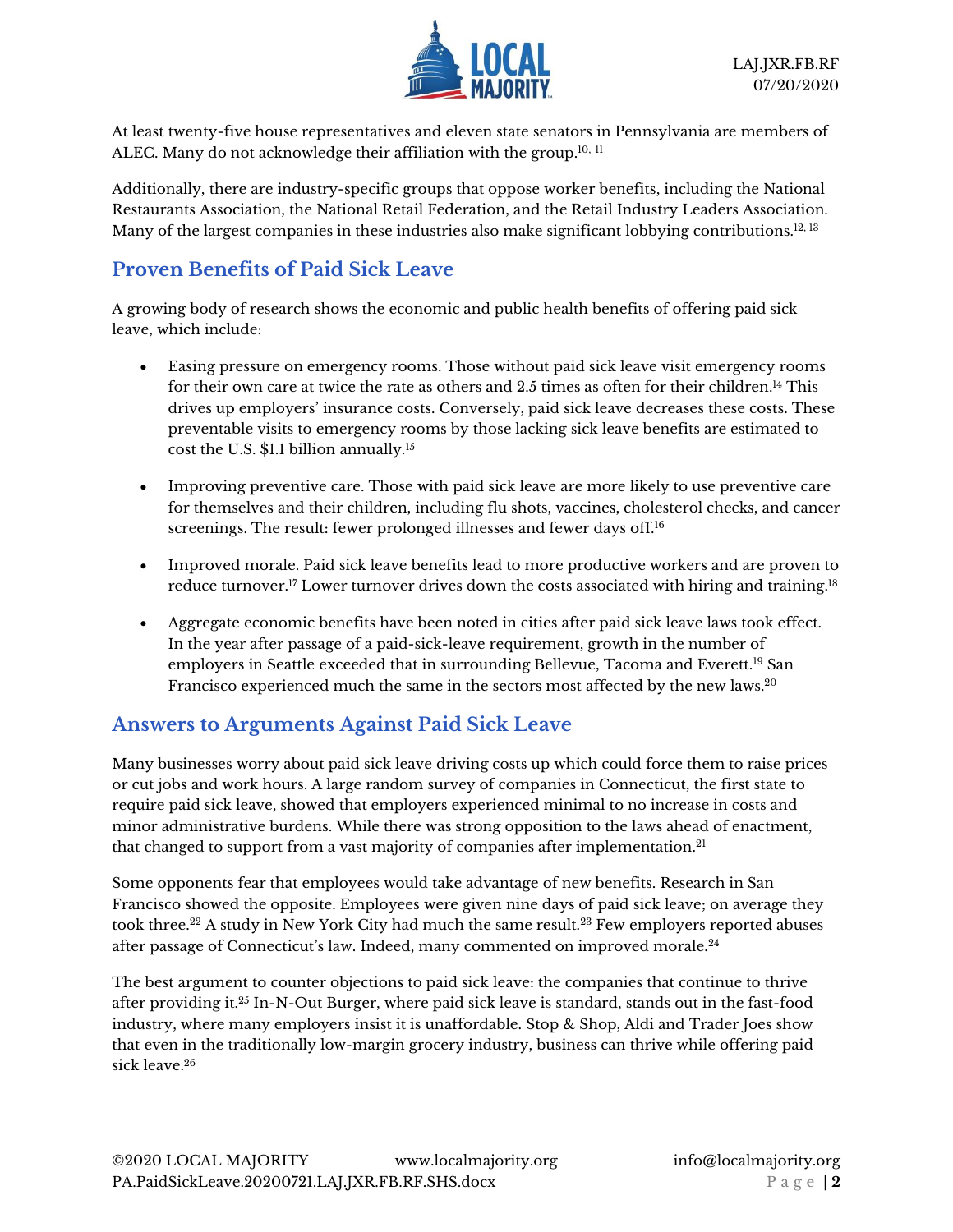

## **Federal Coronavirus Stimulus Package**

In the midst of the COVID-19 pandemic, the federal government has temporarily instituted national paid sick leave benefits. However, the bill has, in the words of the New York Times' Editorial Board, "a giant hole" that affects many of those most in need. A rare bipartisan acknowledgement of the benefits of keeping sick employees from the workplace, where they could raise the level of COVID-19 contagion, precipitated the rush to enact the law. Yet, after spirited debate pitting perceived business interests against public health, and over economists' objections, lawmakers carved out sizable exclusions. <sup>27</sup> *(See Appendix C for summary terms of the law.)*

# **Exclusions in the Stimulus Package**

Prior to the stimulus package, 70% of the lowest compensated workers did not have a single paid day off, and a full 24% of all civilian workers were without paid leave benefits.28, <sup>29</sup> Since passage of the stimulus package, the number of those left out has been difficult to measure given the turmoil of business closures and reduced workforces. Here's what we do know:

- Companies with fewer than 50 workers may request relief from the family and sick-leave mandate if it threatens their viability. Nationally, roughly 12 million civilians work for small companies.<sup>30</sup> In Pennsylvania, 95 percent of businesses qualify as small companies.<sup>31</sup>
- Companies with more than 500 employees are excluded under this law. Of the 59 million employees of large companies, roughly 6.5 million had no paid sick leave benefits in 2019. Companies employing professionals more often have paid sick leave, although their plans vary considerably; some may not cover the needs presented by this pandemic. Industries most likely to lack paid sick leave include food services, big box retailers, the grocery industry, and businesses that classify many of their workers as contractors, like ride-hailing services. <sup>32</sup>
- Health care providers and emergency responders can be excluded from the package at the Labor Secretary's discretion.

## **Proposed Legislation in Pennsylvania in 2019**

In 2019, Democrats introduced three bills in Pennsylvania's legislature proposing statewide paid sick leave: SB 13, HB 169 and HB 998. The Republican-led Labor and Industry Committees put all on hold indefinitely. HB 169 aptly described the benefits of a "healthier and more productive workforce." HB 998 was introduced as part of a "People Above Profits" legislative packet. This catchy phrase ignores research showing that companies offering these benefits are more profitable and create a healthier workplace.

## **Examples: How Large Companies Do—Or Do Not—Protect Employees**

Some large companies already offer varying levels of paid sick leave; some do not. The health risks of COVID-19 prompted some to offer or to improve paid leave benefits. Even so, many do not match the mandates of the stimulus package: two weeks full pay and additional ten weeks partial pay.

Before the pandemic, Darden (owner of the Olive Garden), the largest full-service food company, offered no paid sick leave and spent millions lobbying against such benefits. It led efforts in 15 states to fight paid sick leave. $^\mathrm{33}$  After the pandemic, it added paid sick leave for 180,000 hourly workers. $^\mathrm{34}$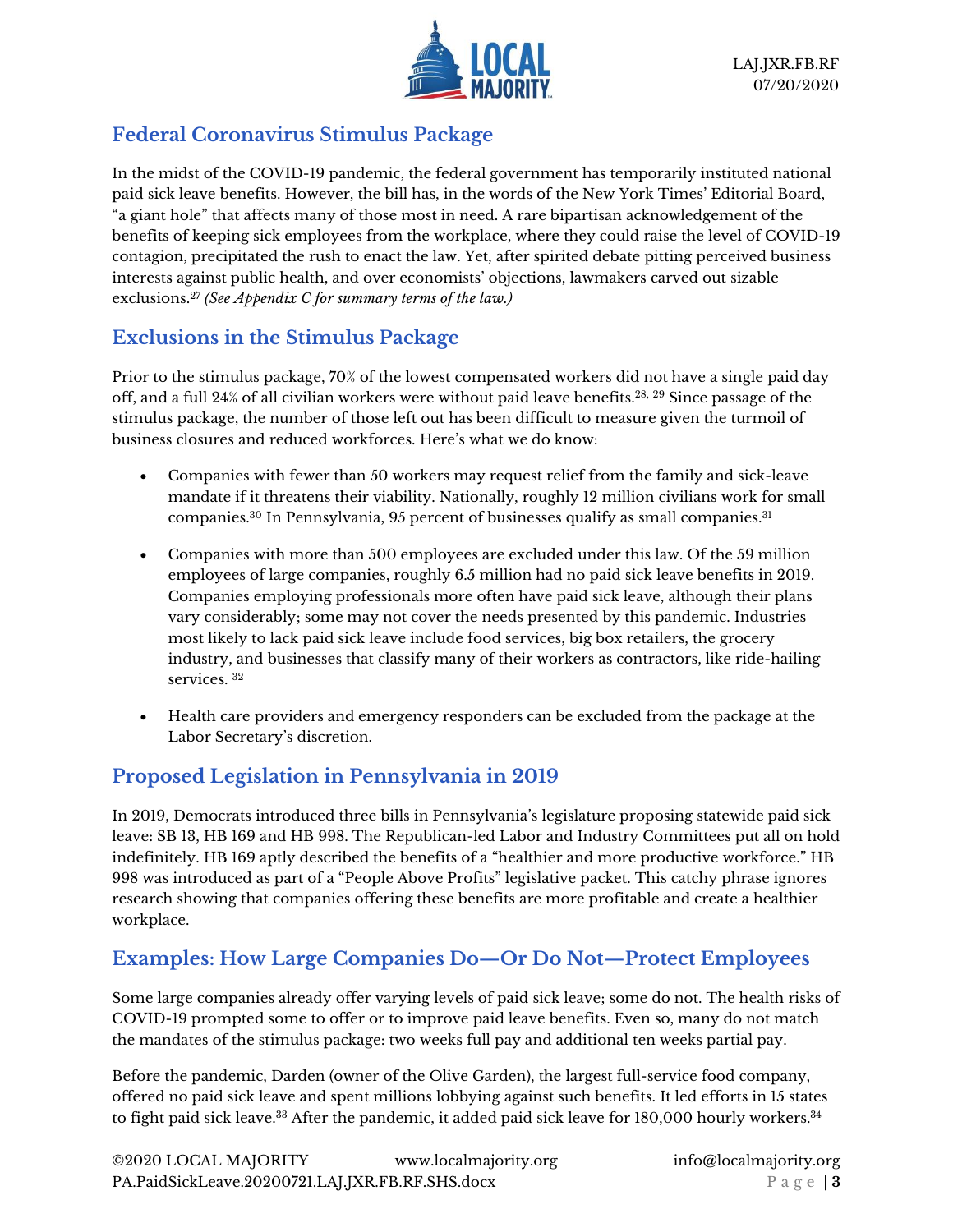

McDonalds recently expanded their paid sick leave to 14 days for those quarantined. But these benefits only cover corporate owned stores and leave franchises—90 percent of stores—to decide their own policies. <sup>35</sup> This bifurcation figured in a five-year dispute with employees who had filed a class action suit about another issue. The National Labor Relations Board, under Trump's administration, decided the corporation was not jointly responsible for franchises.

Walmart, America's largest employer, raised hourly wages and benefits in 2018 which led to a fiveyear low in turnover. In 2019 they improved paid sick leave benefits and added attendance bonuses.<sup>36</sup> In reaction to the pandemic, they have raised the number of paid sick days, matching those of the Stimulus Package. But still 27 percent of their workers feel they have no access to paid time off.<sup>37</sup>

Many large companies offer some level of paid sick leave, but employees still say they have no access to these benefits. Why? It's unclear. Ineffective communication, pressure from supervisors, or too many administrative burdens could be some of the reasons. The following schematic from surveys collected by the New York Times, compiled from February 2018 to November 2019, shows how many employees reported that they had no paid leave.<sup>38</sup>



#### Estimated workers without paid sick leave

Notes: Based on surveys collected between February 2018 and November 2019. Walmart data from March 2019 to November 2019, following a change in its sick leave policy. Includes workers who may be legally entitled to paid sick leave, but reported that they did not believe they were able to take paid sick leave. Sources: Shift Project: Reference USA. • By The New York **Times**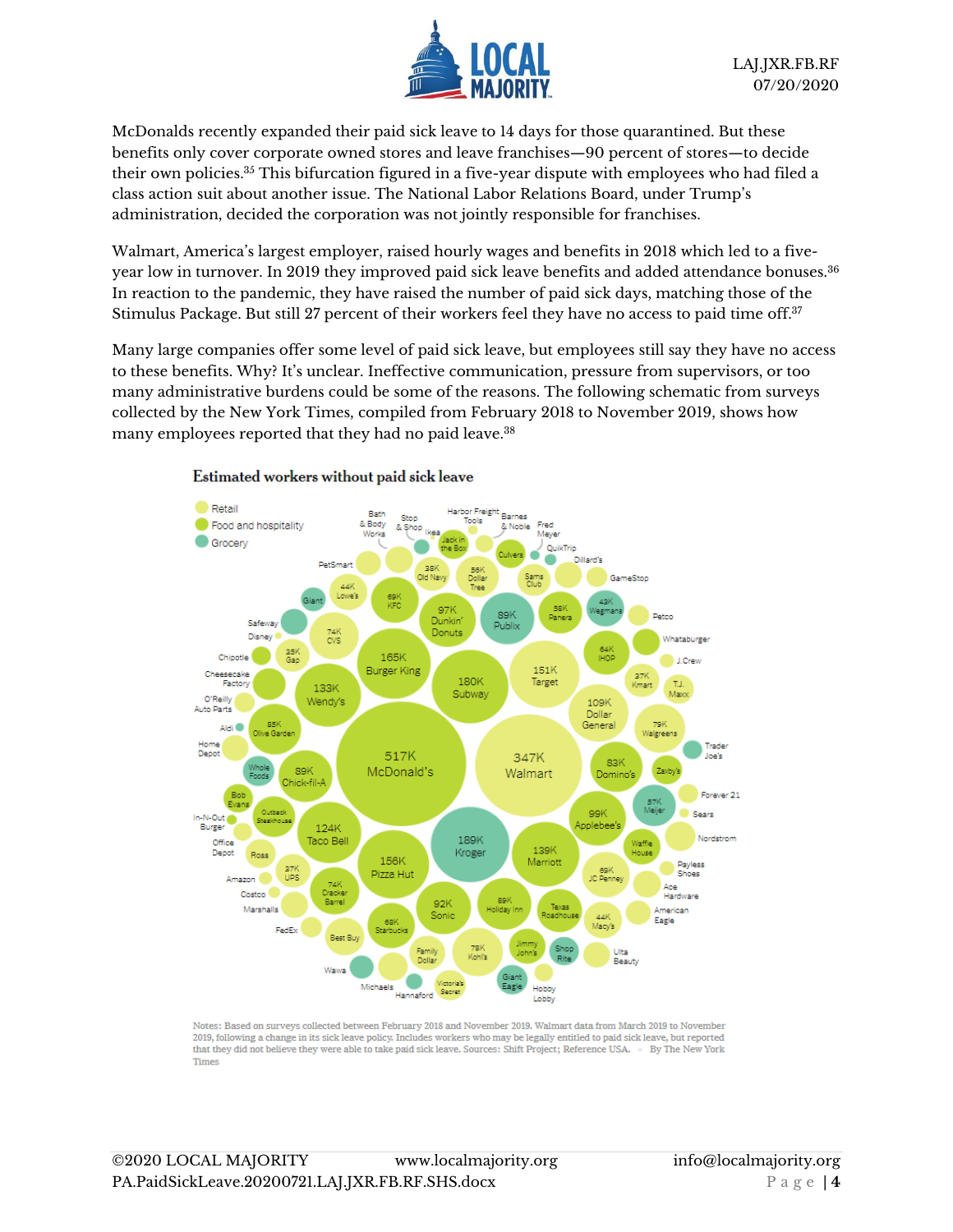

## **Conclusion**

The COVID-19 pandemic has highlighted how many of our lowest-paid workers serve important roles in our society. The government considers bus drivers, farm workers, and hospital janitors "essential workers." <sup>39</sup> Most of our citizenry want every worker, no matter their duties, to be able to decide when they are too ill to work, without having to pay dearly for it. 40, <sup>41</sup> Now is the time to insist that our public health interests and popular sentiment prevail over special corporate interests, and give all workers the benefit of paid sick leave. Our state will be a better place for all.

#### **Appendix A–Summary of Philadelphia's Paid Sick Leave Law (superseded by Federal Families First Coronavirus Response Act, Appendix C)<sup>42</sup>**

Companies must award up to five days sick leave—paid or unpaid—at the rate of one hour per 40 hours worked as follows:

- Employers with nine or fewer employees must provide unpaid sick leave.
- Employers with ten or more employees must provide paid sick leave.
- Employers with fifteen or more locations, regardless of employee count in Philadelphia, must provide paid sick leave.

Exclusions include:

- Union members (most likely covered under a collective bargaining agreement).
- State and federal employees (covered under respective laws).
- Seasonal workers.
- Independent contractors receiving 1099s.

Eligibility requirements include:

- Employees must have worked 90 days for an employer prior to using accrued sick days.
- Employees must work 40 hours or more in a year to accrue sick days.
- Immigration status does not affect eligibility.

#### **Appendix B–Summary of Pittsburgh's Paid Sick Leave Law (superseded by Federal Families First Coronavirus Response Act, Appendix C) 43**

All employers must provide paid sick leave at the rate of one hour per 35 hours worked as follows:

- Employers with 15 or more employees must let them accrue 40 hours paid sick leave per year.
- Employers with 14 or fewer employees must let them accrue 24 hours per year, unpaid the first year of this ordinance, paid thereafter.

Exclusions:

- Independent contractors receiving 1099s.
- Hours worked outside Pittsburgh will not count.
- Construction union members covered under a collective bargaining agreement.

Eligibility requirements include:

• Employees must have worked 90 days for an employer prior to using paid sick days.

The Act became effective March 1, 2020; no violations will be enforced with penalties for one year.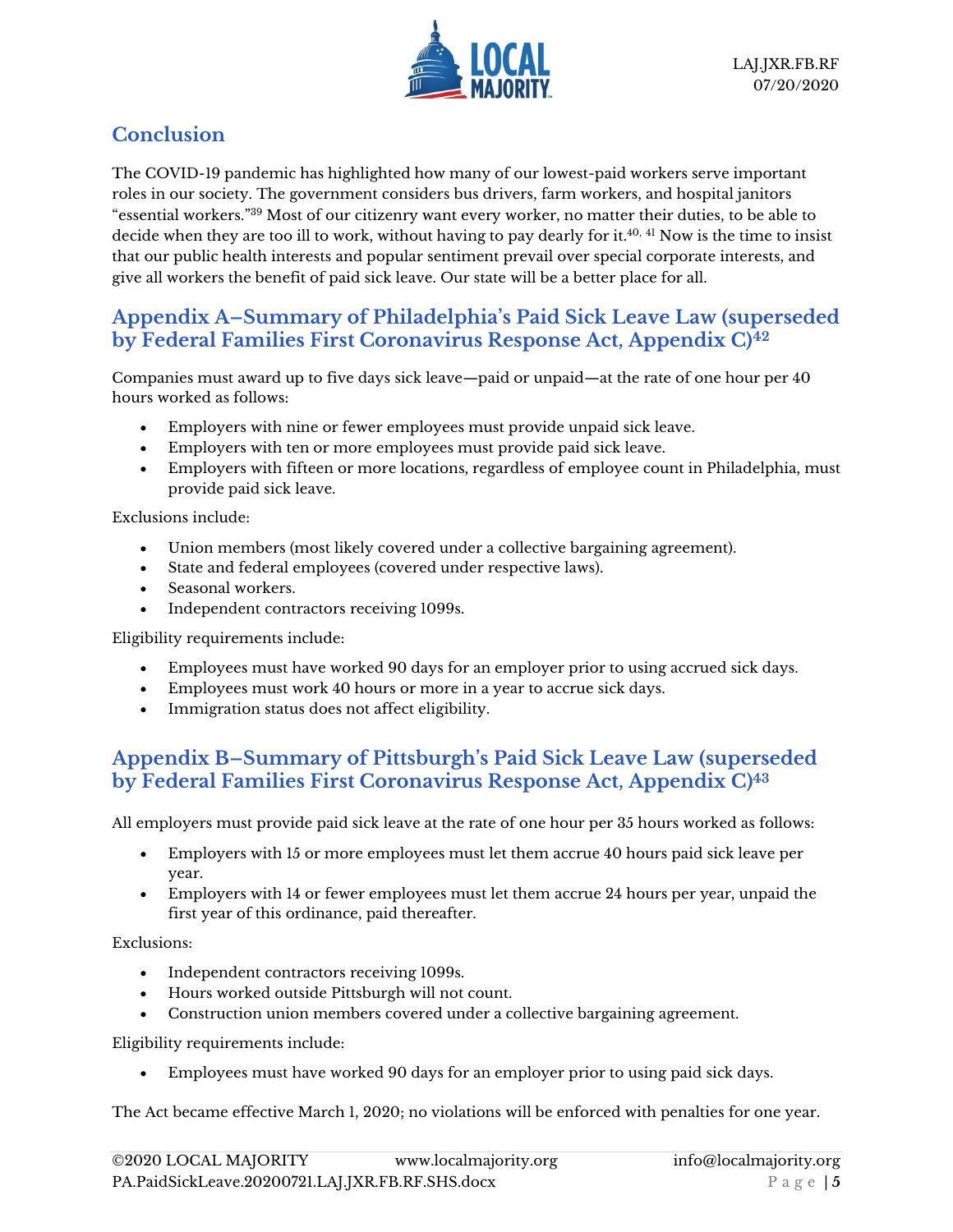

#### **Appendix C–Summary of Federal Families First Coronavirus Response Act (in effect through December 31, 2020) 44**

Employers must provide paid sick leave as follows:

- Employees receive up to two weeks full pay if they are experiencing COVID-19 symptoms or are officially quarantined. Pay is calculated at the higher of their regular pay rate or minimum wage up to \$511 per day.
- Employees receive up to two weeks at two-thirds of full pay if they are caring for someone officially quarantined or caring for a child whose school is closed. Pay is calculated at twothirds of the higher of their regular pay rate or minimum wage up to \$200 per day.
- Employees may receive an extension of 10 weeks for family and medical leave at two-thirds pay if they are caring for a child under 18 years of age whose school or child-care provider is closed due to Covid-19.
- Part-time employees are covered based on their average number of weekly hours worked.

Exclusions from the law include:

- Large companies with more than 500 employees.
- Small companies with fewer than 50 employees that file for an exemption due to school closings or child care unavailability if the leave requirements would jeopardize business viability.
- State and federal employees (covered under respective laws).
- Seasonal workers.
- Independent contractors receiving 1099s.

Eligibility requirements include:

• Employees must have worked more than 30 days at a company.

<sup>4</sup> [https://www.csmonitor.com/Business/2018/0925/Cities-battle-their-states-over-paid-sick-leave-policy](about:blank)

[sick-leave-states-push-back](about:blank)

<sup>11</sup> [https://www.documented.net](about:blank)

<sup>1</sup> [https://www.nationalpartnership.org/our-work/resources/economic-justice/paid-sick-days/paid-sick-days](about:blank)[improve-our-public-health.pdf](about:blank)

<sup>2</sup> [https://health.iresearchnet.com/public-health/public-health-philosophy/](about:blank)

<sup>3</sup> [https://www.npr.org/sections/itsallpolitics/2015/07/15/422957640/lots-of-other-countries-mandate-paid-leave](about:blank)[why-not-the-us](about:blank)

<sup>5</sup>[https://www.dli.pa.gov/Documents/Paid%20Family%20and%20Medical%20Leave%20in%20Pennsylvania%20\(002\).](about:blank) [pdf](about:blank)

<sup>6</sup> [https://www.ncsl.org/research/labor-and-employment/paid-sick-leave.aspx](about:blank)

<sup>7</sup> [https://www.pewtrusts.org/en/research-and-analysis/blogs/stateline/2018/09/24/as-more-cities-push-for-paid](about:blank)[sick-leave-states-push-back](about:blank)

<sup>8</sup> [https://www.wesa.fm/post/pennsylvania-supreme-court-rules-pittsburghs-paid-sick-leave-law-can](about:blank#stream/0)[stand#stream/0](about:blank#stream/0)

<sup>9</sup> [https://www.pewtrusts.org/en/research-and-analysis/blogs/stateline/2018/09/24/as-more-cities-push-for-paid-](about:blank)

<sup>10</sup> https:/[/www.sourcewatch.org](about:blank)